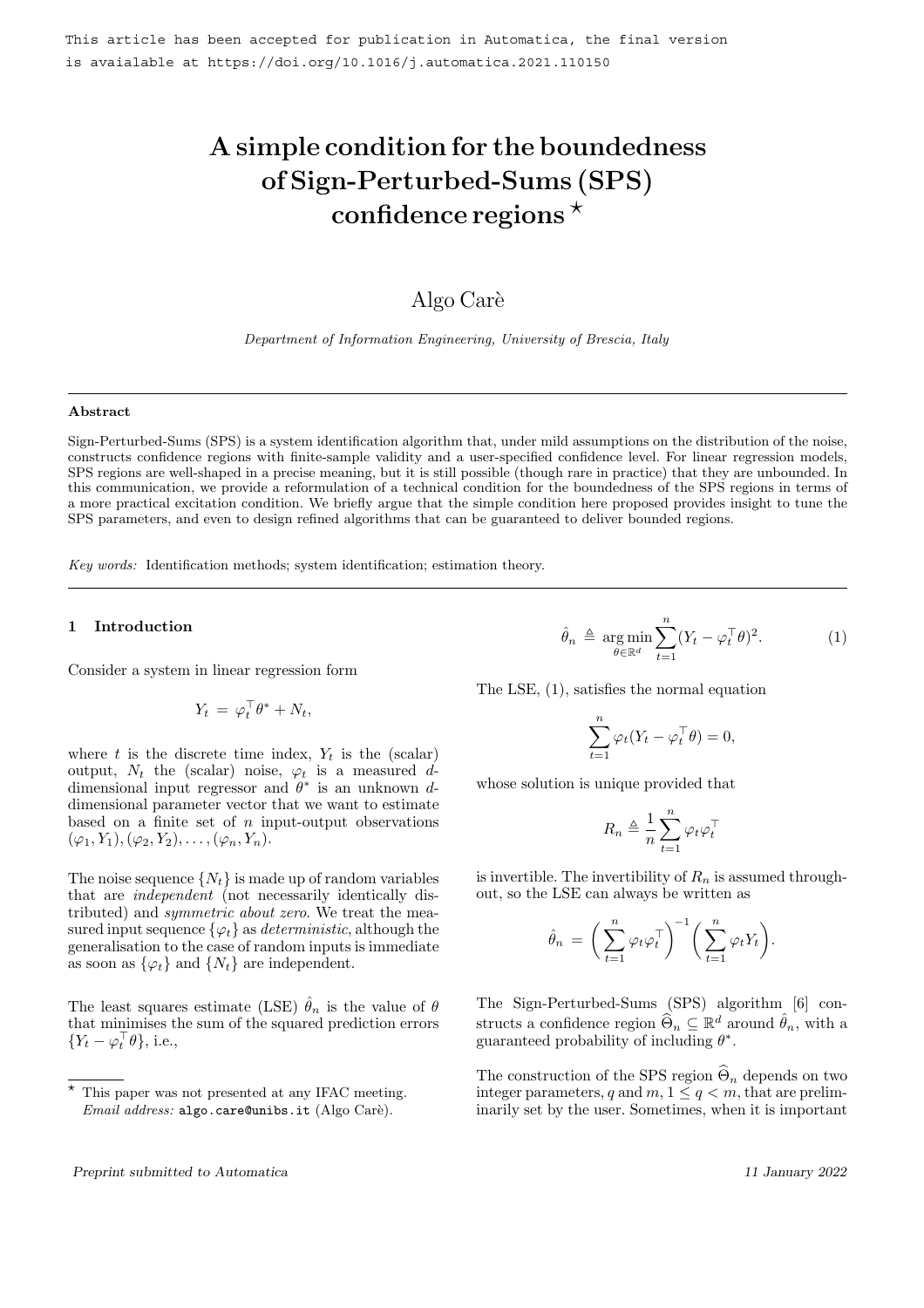to recall the dependence of  $\widehat{\Theta}_n$  on q and m, we will write more explicitly  $\Theta_{n;(q,m)}$  instead of  $\Theta_n$ . The SPS region  $\widehat{\Theta}_n$  is the set of the candidate parameters  $\theta$  that satisfy a simple inclusion condition: the values of  $m$  functions  $v_0(\theta), \ldots, v_{m-1}(\theta)$  (which we will define below) are compared and the rank of  $v_0(\theta)$  is computed (we say that the rank is one if  $v_0(\theta)$  is the smallest value among those in the vector  $[v_0(\theta), \ldots, v_{m-1}(\theta)]$ ; two, if it is the second smallest, etc.; in the case of ties, a suitable tie-break rule is introduced, see [6] for details); if the rank of  $v_0(\theta)$  is larger than  $m - q$ , then  $\theta \notin \widehat{\Theta}_n$ ;  $\theta \in \widehat{\Theta}_n$  otherwise.

The SPS region  $\widehat{\Theta}_{n;(q,m)}$  is guaranteed to include  $\theta^*$  with probability  $1-\frac{q}{m}$  because the functions  $v_0, v_1, \ldots, v_{m-1}$ are defined in such a way that the rank of  $v_0(\theta^*)$  has uniform distribution over  $\{1, 2, \ldots, m\}$ . More precisely, the "reference" function  $v_0$  is defined as  $v_0(\theta) = ||S_0(\theta)||$  $( = \sqrt{S_0(\theta)^\top S_0(\theta)}$ , where

$$
S_0(\theta) \triangleq \frac{1}{n} R_n^{-\frac{1}{2}} \sum_{t=1}^n \varphi_t (Y_t - \varphi_t^\top \theta)
$$

 $(R_n^{-\frac{1}{2}})$  is the inverse of the principal square root of  $R_n$ ). The functions  $v_1, \ldots, v_{m-1}$  are sign-perturbed versions of this reference function, namely,  $v_i(\theta) = ||S_i(\theta)||$ , where

$$
S_i(\theta) \triangleq \frac{1}{n} R_n^{-\frac{1}{2}} \sum_{t=1}^n \alpha_{i,t} \varphi_t (Y_t - \varphi_t^\top \theta) \tag{2}
$$

and  $\{\alpha_{i,t}\}\$ are independent symmetric Bernoulli variables, such that  $\mathbb{P}(\alpha_{i,t} = +1) = \mathbb{P}(\alpha_{i,t} = -1) = 0.5$  for all  $i = 1, ..., m - 1$  and  $t = 1, ..., n$ .

The interested reader is referred to [6,9,12,2] for more details on SPS and its theoretical and computational aspects, and to [3] for an overview of related methods.

#### 1.1 Problem statement and contribution of this study

This study moves from the premise that it is often desirable that  $\widehat{\Theta}_n$  be bounded. For example, when  $\widehat{\Theta}_n$  is used as an uncertainty set in a robust design context, boundedness enables one to obtain structured approximations of  $\widehat{\Theta}_n$  (see, e.g., Section VI.A of [6]) and to apply standard robust optimization techniques, [1]. Boundedness is also precious in uncertainty quantification, where a bounded  $\widehat{\Theta}_n$  allows one to simulate different uncertainty scenarios by generating samples according to a uniform distribution over  $\widehat{\Theta}_n$  (see, e.g., Section 4.1. in [4]).

The shape of the SPS region is known to satisfy an asymptotic optimality property (Theorem 3 in [12]) and, for finite n, some favourable topological properties were demonstrated in [6]. Nonetheless, the finite sample analysis of [6] leaves open the possibility that unbounded regions could be constructed. Indeed, one can find situations where SPS constructs unbounded regions under the standard condition that the regressors  $\varphi_1, \ldots, \varphi_n$  are "exciting" in the sense that their linear span is the whole space  $\mathbb{R}^d$ ; furthermore, there exist situations where unbounded regions appear even under the condition that the regressors are "completely exciting" in the sense that any d regressors span the whole space  $\mathbb{R}^d$ . For example, consider having  $n = 10$  completely exciting regressors of size  $d = 3$ : when the SPS algorithm is run with parameters  $q = 1$  and  $m = 5$ , it typically builds an unbounded region in more than one third of the simulation runs (in Section 4.1, we will see that this behaviour is really "typical" as it does not depend on the specific regressors and on the specific distribution of the noise, provided that it has density). On the other hand, experience shows that, with the same  $n = 10$  data and the same confidence level  $1 - \frac{q}{m}$ , increasing the values of q reduces the probability of constructing an unbounded region. The present study aims at throwing some light on these and similar phenomena by formulating a simple condition for boundedness. As a preview of the implications of the results here obtained, we anticipate that, with  $n = 10$  completely exciting regressors of size  $d = 3$ , the probability of occurrence of an unbounded region is necessarily below  $3 \cdot 10^{-9}$  if  $(q,m) = (100, 500)$ . With  $(q,m) = (1, 5)$ , on the other hand, one needs at least  $n = 40$  completely exciting regressors of size  $d = 3$  to reduce the probability of building an unbounded region below  $10^{-8}$ .

In the following section, we recall some important facts that are necessary to understand our main result, which is Theorem 1 in Section 3. Some of the implications of Theorem 1 will be discussed in Section 4.

#### 2 Technical Preliminaries

From the analysis in [6], Section VI and Appendix B, it is clear that the shape of  $\widehat{\Theta}_n$  is affected by the Hessians of the functions  $\frac{1}{2}(\|\bar{S}_0(\theta)\|^2 - \|S_i(\theta)\|^2), i = 1, \ldots, m-1,$ which are equal to

$$
K_i \triangleq R_n - Q_i R_n^{-1} Q_i, \ i = 1, \dots, m-1,
$$

where  $Q_i$  is a sign-perturbed version of  $R_n$ , namely

$$
Q_i \triangleq \frac{1}{n} \sum_{t=1}^n \alpha_{i,t} \varphi_t \varphi_t^\top.
$$

Lemma 4 of [6] ensures that  $K_i \succeq 0$ .<sup>1</sup> Although not stated explicitly in [6], Fact 1 below is immediately implied by the analysis in Appendix B of [6] (a similar fact

 $^1\;$  The symbols  $\succ$  and  $\succeq$  refers to the Löwner partial order, i.e.,  $M \succeq 0$  ( $M \succ 0$ ) means that the matrix M is positive semidefinite (definite).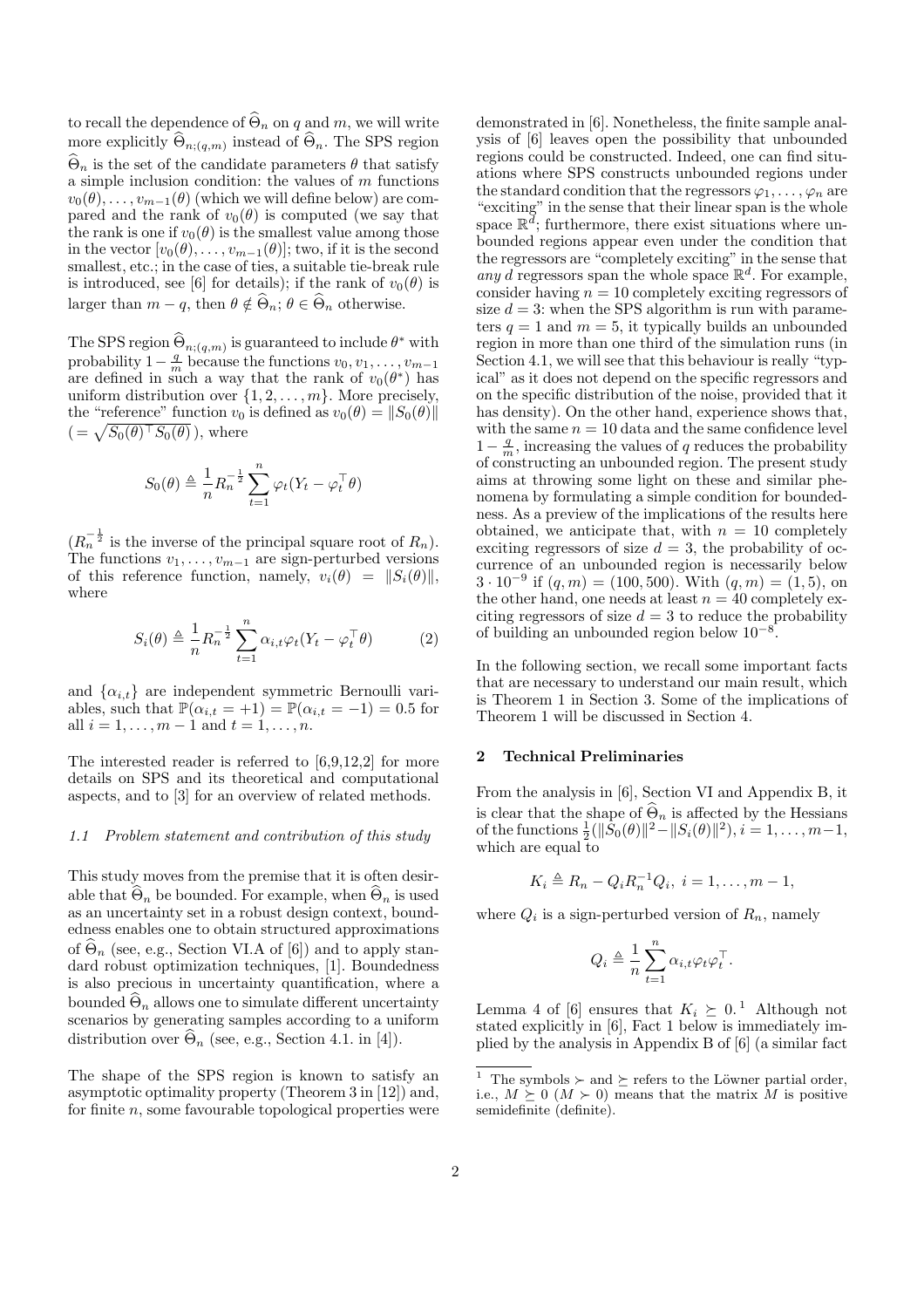was stated explicitly for a variant of the SPS algorithm, see Definition 3 and Theorem 4 in [10]).

**Fact 1.** Let the SPS parameters q and  $m, 1 \le q < m$ , be arbitrarily chosen. Suppose that  $K_i$  ≻ 0 for at least  $m-q$ values of  $i \in \{1, \ldots, m-1\}$ . Then  $\Theta_{n; (q,m)}$  is bounded.

Thus, Fact 1 provides a natural test for the boundedness of  $\Theta_n$ . When  $q = 1$ , a useful (converse) statement is also valid.

Fact 2. Let the SPS parameter q be equal to 1, and let  $m > 1$  be arbitrarily chosen. Suppose that there exists at least one value of  $i \in \{1, \ldots, m-1\}$  for which  $S_i(\hat{\theta}_n) \neq 0$  and  $K_i$  is not positive definite. Then  $\widehat{\Theta}_{n;(1,m)}$ is unbounded.

It is remarkable that the conditions  $K_i > 0$ ,  $i =$  $1, \ldots, m-1$ , do not depend on the noise  $N_t$ . Hence, drawing conclusions based on  $K_i \succ 0$  is a very robust way of proceeding. The main contribution of this paper is formulating the condition  $K_i \succ 0$  in terms of a more usual regressor excitation condition.

#### 3 A simple equivalent condition for  $K_i \succ 0$

In this section, the index  $i \in \{1, \ldots, m-1\}$  is kept fixed. Let us consider the time indices corresponding to the occurrence of a sign perturbation in (2):  $I_p \triangleq \{t : \alpha_{i,t} =$ −1}. The set of the remaining time indices is denoted by  $I_u$ , i.e.,  $I_u \triangleq \{t : \alpha_{i,t} = +1\}$ . We call perturbed regressors the regressors indexed by  $I_p$  (i.e., those that undergo a sign change in (2)), and we call unperturbed regressors the remaining ones, with indices in  $I_u$ .

We say that the regressors  $\varphi_t$  indexed by a set  $I \subseteq$  $\{1,\ldots,n\}$  are exciting if  $\sum_{t\in I} \varphi_t \varphi_t^\top$  is invertible (or, equivalently, the linear span of these regressors is  $\mathbb{R}^d$ .

We prove the following theorem.

**Theorem 1.**  $K_i \succ 0$  if and only if both the perturbed regressors and the unperturbed regressors are exciting.

*Proof.* Note that, by definition of  $I_p$  and  $I_u$ ,  $\sum_{t\in I_p} \varphi_t \varphi_t^\top =$  $\sum_{t=1}^{n} \frac{(1-\alpha_{i,t})}{2}$  $\frac{\alpha_{i,t}}{2} \varphi_t \varphi_t^\top$  and  $\sum_{t \in I_u} \varphi_t \varphi_t^\top = \sum_{t=1}^n \frac{(1+\alpha_{i,t})}{2}$  $\frac{\alpha_{i,t})}{2}\varphi_t\varphi_t^{\top}.$ Hence, the perturbed regressors and the unperturbed regressors are both exciting if and only if the matrices  $\frac{1}{n} \sum_{t=1}^{n} (1 - \alpha_{i,t}) \varphi_t \varphi_t^{\top}$  and  $\frac{1}{n} \sum_{t=1}^{n} (1 + \alpha_{i,t}) \varphi_t \varphi_t^{\top}$  are invertible. By definition,  $\frac{1}{n} \sum_{t=1}^{n} (1 - \alpha_{i,t}) \varphi_t \varphi_t^{\top} = R_n - Q_i$ , and  $\frac{1}{n} \sum_{t=1}^{n} (1 + \alpha_{i,t}) \varphi_t \varphi_t^{\top} = R_n + Q_i$ . Since  $\varphi_t \varphi_t^{\top} \succeq 0$ , it is true that

$$
R_n - Q_i \succeq 0 \tag{3}
$$

and

$$
R_n + Q_i \succeq 0. \tag{4}
$$

Therefore, the invertibility of both  $\frac{1}{n} \sum_{t=1}^{n} (1 - \alpha_{i,t}) \varphi_t \varphi_t^{\top}$ <br>and  $\frac{1}{n} \sum_{t=1}^{n} (1 + \alpha_{i,t}) \varphi_t \varphi_t^{\top}$  is equivalent to positive definiteness (>) in both (3) and (4). Letting  $R_n^{\frac{1}{2}}$  be the principal square root matrix of  $R_n$ , we define

$$
A \triangleq R_n^{-\frac{1}{2}} (R_n - Q_i) R_n^{-\frac{1}{2}}
$$

and

$$
B \triangleq R_n^{-\frac{1}{2}} (R_n + Q_i) R_n^{-\frac{1}{2}}.
$$

Since  $R_n^{-\frac{1}{2}} \succ 0$ , the positive definiteness  $(\succ)$  in both (3) and (4) is equivalent to the condition " $A \succ 0$  and  $B \succ 0$ ". Since A and B are symmetric and commute  $(i.e., AB = BA)$ , they are simultaneously diagonalisable (see, e.g., Theorem 4.1.6. in [8]). Simultaneous diagonalisation reveals that " $A \succ 0$  and  $B \succ 0$ " if and only if  $AB \succ 0$ . To sum up, the perturbed regressors and the unperturbed regressors are both exciting if and only if  $AB \succ 0$ . Finally, the following chain of equalities reveals that  $AB \succ 0$  if and only if  $K_i$  is positive definite:

$$
AB = I - R_n^{-\frac{1}{2}} Q_i R_n^{-1} Q_i R_n^{-\frac{1}{2}}
$$
  
=  $R_n^{-\frac{1}{2}} (R_n - Q_i R_n^{-1} Q_i) R_n^{-\frac{1}{2}}$   
=  $R_n^{-\frac{1}{2}} K_i R_n^{-\frac{1}{2}}$ .

 $\Box$ 

#### Some implications

We first show how the condition provided by Theorem 1 can help tune the parameters q and  $m$  of the SPS algorithm. Then, we briefly discuss how this condition can guide the user in designing SPS-based algorithms that are guaranteed to construct bounded regions. For the sake of brevity, in what follows we work under the simplifying but meaningful assumption that any d regressors are exciting (i.e., the linear span of any d regressors is the whole  $\mathbb{R}^d$  space).

#### 4.1 On tuning the SPS parameters

Thanks to Theorem 1, the following bound is easily obtained:

$$
\mathbb{P}\{\text{unbounded } \widehat{\Theta}_n\} \le \sum_{j=0}^{m-q-1} \binom{m-1}{j} p_{n,d}^j (1-p_{n,d})^{m-1-j},\tag{5}
$$

where

$$
p_{n,d} \triangleq \sum_{j=d}^{n-d} \binom{n}{j} \left(\frac{1}{2}\right)^j \left(1 - \frac{1}{2}\right)^{n-j}
$$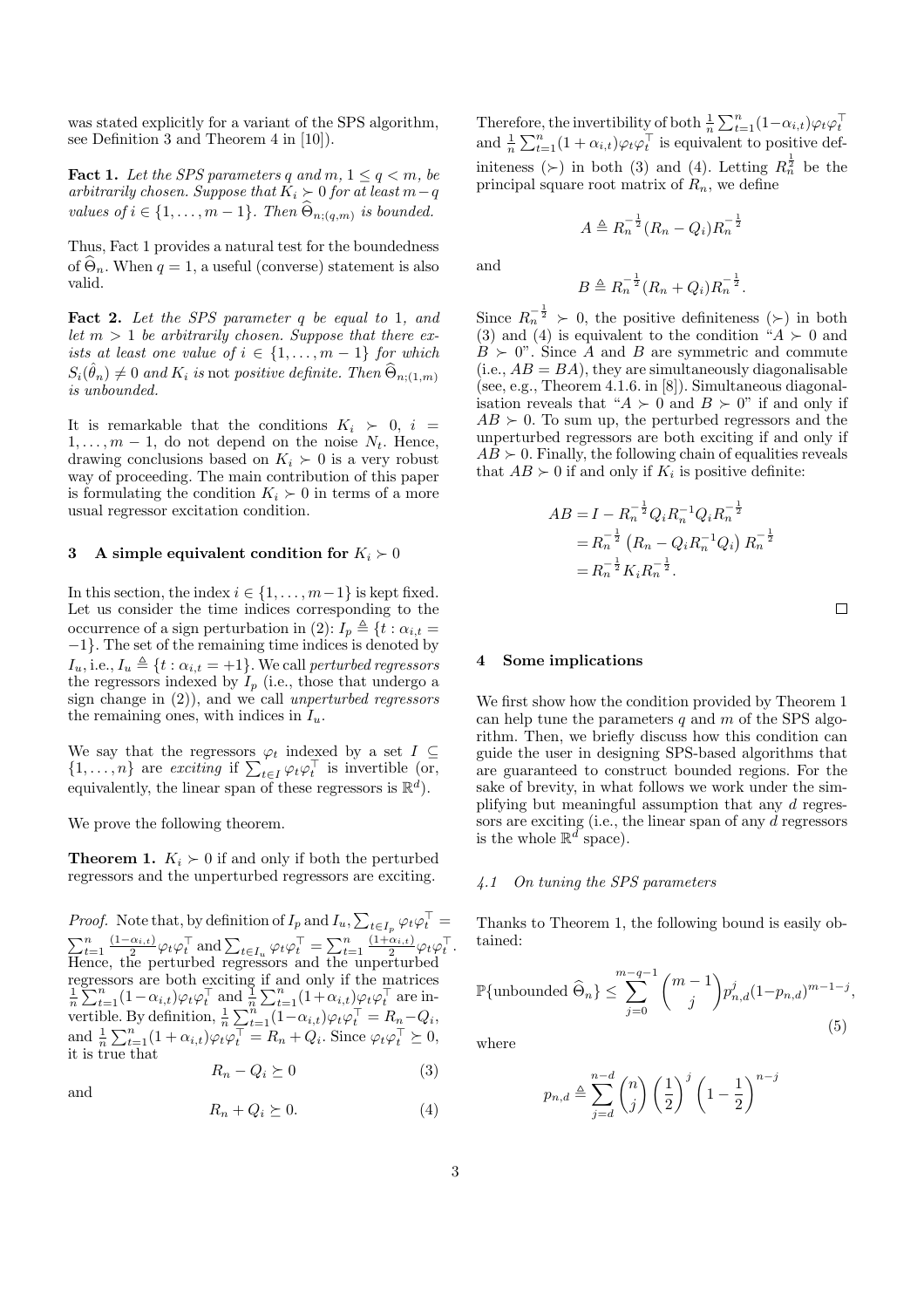is the probability that, for a given i, the condition  $K_i \succ 0$ is satisfied. <sup>2</sup>

*Proof.* We first show that  $\mathbb{P}\{K_i \succ 0\} = p_{n,d}$ . By Theorem 1,  $\mathbb{P}\{K_i \succ 0\} = \mathbb{P}\{|I_p| \geq d \text{ and } |I_u| \geq d\}$  (| · | denotes cardinality). By construction, the event that a given regressor  $\varphi_t$  is a perturbed regressor is an independent Bernoulli trial with probability of success equal to  $\mathbb{P}\{\alpha_{i,t} = -1\} = \frac{1}{2}$ . Since  $|I_p| + |I_u| = n$ , we have that  $\mathbb{P}(|I_p| \geq d \text{ and } |I_u| \geq d) = \mathbb{P}(d \leq |I_p| \leq n-d) = p_{n,d}.$ Then, Fact 1 ensures that  $\mathbb{P}\{\text{unbounded }\widehat{\Theta}_n\}\leq \mathbb{P}\{K_i \succ$ 0 for less than  $m - q$  values of i}, and (5) follows by observing that, for each  $i \in \{1, \ldots, m-1\}$ , the outcome  $K_i > 0$  is a Bernoulli trial with probability of success equal to  $p_{n,d}$ , independent of the other  $m-2$  out- $\Box$ comes.

Inequality (5) can help choose the SPS parameters  $q$ and  $m$  in order to favour the construction of bounded regions. For instance, the numerical evaluations in the example provided in Section 1.1 are obtained by directly substituting the values of  $n, d, m$  and  $q$  into (5).

In concluding, we also remark that Theorem 1 justifies the claim in Section 1.1 that, in a typical simulation with  $n = 10$ ,  $d = 3$ ,  $m = 5$  and  $q = 1$ , an unbounded region is constructed in more than 1/3 of the cases. To see this, note that, if the random variables  $N_t$  are distributed with density, then, with probability one, the LSE  $\hat{\theta}_n$  (which satisfies  $S_0(\hat{\theta}_n) = 0$  by definition) satisfies  $S_i(\hat{\theta}_n) = 0$  for  $i \neq 0$  if and only if  $\alpha_{i,1} = \ldots =$  $\alpha_{i,n}$ . Thus, using Theorem 1, we have that, for every  $i \neq 0, \, \mathbb{P} \{ S_i(\hat{\theta}_n) = 0 \text{ or } K_i \succ 0 \} = \mathbb{P} \{ |I_p| = 0 \text{ or } |I_p| = 0 \}$ n or  $d \leq |I_p| \leq n-d$  =  $2^{1-n} + p_{n,d}$ , and Fact 2 ensures that  $\mathbb{P}\{\text{bounded } \widehat{\Theta}_n\} \leq \mathbb{P}\{\forall i \in \{1, \ldots, m-1\} \ S_i(\widehat{\theta}_n) =$ 0 or  $K_i > 0$ } =  $(2^{1-n} + p_{n,d})^{m-1} \approx 0.63$ .

## 4.2 On designing refined SPS algorithms

Let us consider the following simple idea: if we could force any *i*-th sign string  $\alpha_{i,1}, \ldots, \alpha_{i,n}$  to satisfy the condition  $d \leq |I_p| \leq n - d$ , then we would have  $K_i \succ 0$  for all  $i$  (by Theorem 1), and the SPS region would be certainly bounded (by Fact 1). In what follows, we consider two implementations of this idea that build on a variant of SPS, known under the name of Block SPS (Block SPS was introduced in [6] with the aim of making SPS more robust against non-independent noise). However, the same idea could be beneficial for studies beyond the scope of this short communication, for example, for the analysis and the design of regularised versions of SPS,  $[5,7,11,4]$ .

# 4.2.1 Two variants of Block SPS

Block SPS is like SPS with the difference that a sequence  $\alpha_{i,1}, \ldots, \alpha_{i,n}$  is kept to the same value "+" or "−" for blocks of  $\lambda_b$  consecutive time instants before the sign is randomly drawn. If the block length is  $\lambda_b \geq d$  (the last block can be longer than  $\lambda_b$  when n is not a multiple of  $\lambda_b$ , then the boundedness condition  $K_i \succ 0$  is satisfied in all the cases except when the sign string turns out to be made entirely of "+" or of "-", which happens with probability  $2^{1-\nu_b}$ , where  $\nu_b$  is the number of blocks. To rule out this event, we can slightly modify the Block SPS algorithm.

### Block SPS with rejection

A first option is modifying the Block SPS algorithm as follows: for i going from 1 to  $m-1$ , when the sign string  $\alpha_{i,1}, \ldots, \alpha_{i,n}$  (to be used in  $S_i(\theta)$  according to formula (2)) is drawn, it is accepted only if it is different from all the sign strings that have already be employed in  $S_0(\theta), S_1(\theta), \ldots, S_{i-1}(\theta)$  and it is different from the opposite values of such strings. If the sign string is equal to an already employed string or to its opposite, then it is rejected and redrawn, until a different string is obtained. A string and its opposite are considered as the same string because they have the same effect on the value of  $||S_i(\theta)||$ . The string made entirely of "+" (or entirely of "−") coincides with the sign string that is employed in the definition of  $S_0(\theta)$ , therefore is always rejected.

#### Deterministic Block SPS

A second option is building the functions  $S_1(\theta), \ldots, S_{m-1}(\theta)$ according to all the possible sequences of block perturbations, i.e., in an exhaustive way and without resorting to random sampling. Namely, under the assumption that  $\lambda_b \geq d$  and  $n \geq 2d$ , denoting by  $\nu_b$  the number of blocks, we can take  $m = 2^{\nu_b - 1}$ , and define each function  $S_i$ , for  $i = 1, \ldots, m - 1$ , by using a different (deterministic) string  $\{\alpha_{i,t}\}\$  of block perturbations in (2) (the sign strings to be used to construct these functions are  $2^{\nu_b-1}$  – 1 because a string and its opposite are considered as the same string and the string made entirely of "+" is already used in  $S_0$ ).

### Proof of exactness

In appendix A, we provide a sketch of the proof that, like SPS and standard Block SPS, the two variants of Block SPS here proposed construct regions that include  $\theta^*$  with an exact, user-chosen probability.

#### 5 Conclusions

In this communication, we have stated a simple condition for the boundedness of SPS regions. By using the

<sup>2</sup> In MATLAB, provided that  $n > 2d$ ,  $p_{n,d}$  can be computed by the command binocdf(n-d, n, 0.5)-binocdf(d-1, n, 0.5), and the right-hand side of  $(5)$  by binocdf(m-q-1,m-1,binocdf(n-d, n, 0.5)-binocdf(d-1, n, 0.5)).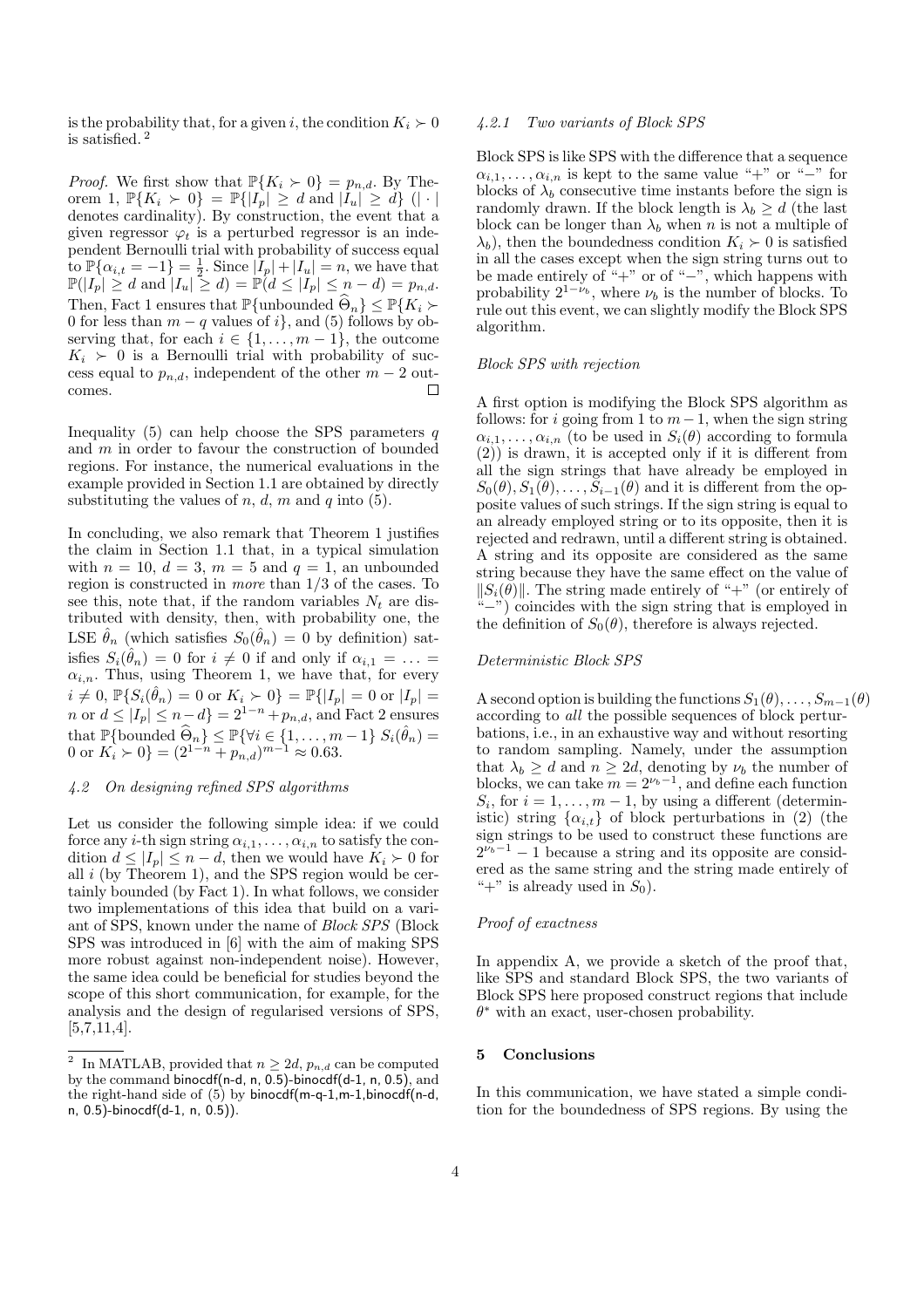standard concept of regressor excitation, we have reformulated a technical condition that was available in the literature. We have also argued that, in this form, the condition provides a tool to tune the SPS parameters and also to guide the design of new SPS-like algorithms with guarantees on the boundedness of the regions. We have offered examples of both these possibilities.

#### Acknowledgements

The author is grateful to Marco Campi for reading a preliminary version of this work and to Giacomo Baggio for a discussion that motivated the present study.

#### References

- [1] Ben-Tal Aharon, Laurent El Ghaoui, and Arkadi Nemirovski. Robust Optimization. Princeton Series in Applied Mathematics. Princeton University Press, October 2009.
- [2] Algo Carè, Marco C. Campi, Balázs Cs. Csáji, and Erik Weyer. Facing undermodelling in Sign-Perturbed-Sums system identification. Systems & Control Letters, 153:104936, 2021.
- [3] Algo Carè, Balázs Cs. Csáji, Marco C. Campi, and Erik Weyer. Finite-sample system identification: An overview and a new correlation method. IEEE Control Systems Letters, 2(1):61–66, Jan 2018.
- [4] Algo Carè, Gianluigi Pillonetto, and Marco C Campi. Uncertainty bounds for kernel-based regression: A Bayesian SPS approach. In IEEE 28th International Workshop on Machine Learning for Signal Processing (MLSP). IEEE, 2018.
- [5] Balázs Cs. Csáji. Non-asymptotic confidence regions for regularized linear regression estimates. In Progress in Industrial Mathematics at ECMI 2018, pages 605–611. Springer, 2019.
- [6] Balázs Cs. Csáji, Marco C. Campi, and Erik Weyer. Sign-Perturbed Sums: A new system identification approach for constructing exact non-asymptotic confidence regions in linear regression models. IEEE Transactions on Signal Processing, 63(1):169–181, 2015.
- [7] Balázs Cs. Csáji and Krisztián B. Kis. Distribution-free uncertainty quantification for kernel methods by gradient perturbations. Machine Learning, 108(8-9):1677–1699, 2019.
- [8] Roger A. Horn and Charles R. Johnson. Matrix Analysis, Second Edition. Cambridge University Press, 2013.
- [9] Michel Kieffer and Eric Walter. Guaranteed characterization of exact non-asymptotic confidence regions as defined by LSCR and SPS. Automatica, 49:507–512, 2013.
- [10] Sándor Kolumbán, István Vajk, and Johan Schoukens. Perturbed datasets methods for hypothesis testing and structure of corresponding confidence sets. Automatica, 51:326–331, 2015.
- [11] Gianluigi Pillonetto, Algo Carè, and Marco C. Campi. Kernel-based SPS. IFAC-PapersOnLine, 51(15):31 – 36, 2018.
- [12] Erik Weyer, Marco C. Campi, and Balázs Cs. Csáji. Asymptotic properties of SPS confidence regions. Automatica, 82:287–294, 2017.

# A Technical argument for the exactness of the two variants of Block SPS

We sketch, in some detail, the proof of the fact that the variants of Block SPS proposed in Section 4.2.1 construct regions that include  $\theta^*$  with probability  $1 - \frac{q}{m}$ . The key fact to be proven is that the rank of  $||S_0(\theta^*)||$  among  $||S_0(\theta^*)||, \ldots, ||S_{m-1}(\theta^*)||$  is no larger than  $m - q$  with probability  $1 - \frac{q}{m}$ .

In what follows, we consider a sequence  $\alpha_{i,1}, \ldots, \alpha_{i,n}$ and its opposite  $-\alpha_{i,1}, \ldots, -\alpha_{i,n}$  as the same sequence.

It is convenient to start with the proof of the exactness of the Deterministic Block SPS algorithm.

Let **N** be the random vector  $[N_1, N_2, \ldots, N_n]$  and consider the vector function

$$
V(\mathbf{N}) = [\|S_0(\theta^*)\|, \ldots, \|S_{m-1}(\theta^*)\|].
$$

For any m-dimensional vector W, we denote by  $\mathcal{R}(W)$ the rank of the first component of the vector W with respect to the values of all the m components (the case of ties is discussed briefly later). With this notation, the key fact to be proven is that  $\mathbb{P}(\mathcal{R}(V(N)) \leq m-q) = 1 - \frac{q}{m}$ .

Note that, because of the symmetry of the noise, N is distributed like its randomly block-perturbed version defined as  $\tilde{\mathbf{N}} = [\alpha_1 N_1, \alpha_1 N_2, \dots, \alpha_1 N_{\lambda_b}, \alpha_2 N_{\lambda_b+1}, \dots,$  $\alpha_2 N_{2\lambda_b}, \ldots, \alpha_{\nu_b} N_n$ , where  $\alpha_1, \ldots, \alpha_{\nu_b}$  are i.i.d. signs with equal probability of being positive or negative. This fact implies that the random vector  $V(\mathbf{N})$  has the same distribution of the random vector  $V(\tilde{N})$ .

Now, we condition on a given realisation of N and let just the block perturbation  $\alpha_1, \ldots, \alpha_{\nu_b}$  be random. In particular, we condition on a realisation of N such that  $V(N)$  is a vector of m different values (no ties) and we study  $V(\tilde{\mathbf{N}})$  as a function of the  $2^{\nu_b-1} = m$  possible realisations of the block perturbation (we recall that we have identified a block perturbation with its opposite). Since the functions  $S_i(\theta)$   $i = 1, \ldots, m-1$  are, by construction, obtained by setting in all the possible ways the signs of the blocks of  $\alpha_{i,1}, \ldots, \alpha_{i,n}$  in (2), each block-perturbed version  $\tilde{N}$  of N, when plugged into  $V(\cdot)$ , yields a different permutation of  $V(N)$ . In particular, each realisation of the block perturbation  $\alpha_1, \ldots, \alpha_{\nu_b}$  yields a different value of the first component of  $V(\tilde{N})$ . As each block perturbation has probability  $1/m$ , the first component of  $V(\mathbf{N})$  assumes each value among the  $m$  possible ones with equal probability. We conclude that, conditioning on N, the distribution of  $\mathcal{R}(V(\tilde{\mathbf{N}}))$  is uniform over  $\{1,\ldots,m\}$ . When, on the other hand, we condition on a realisation of  $N$  for which there are repeated values in  $V(N)$ , a tie-break rule must be used to define the rank in a suitable manner.